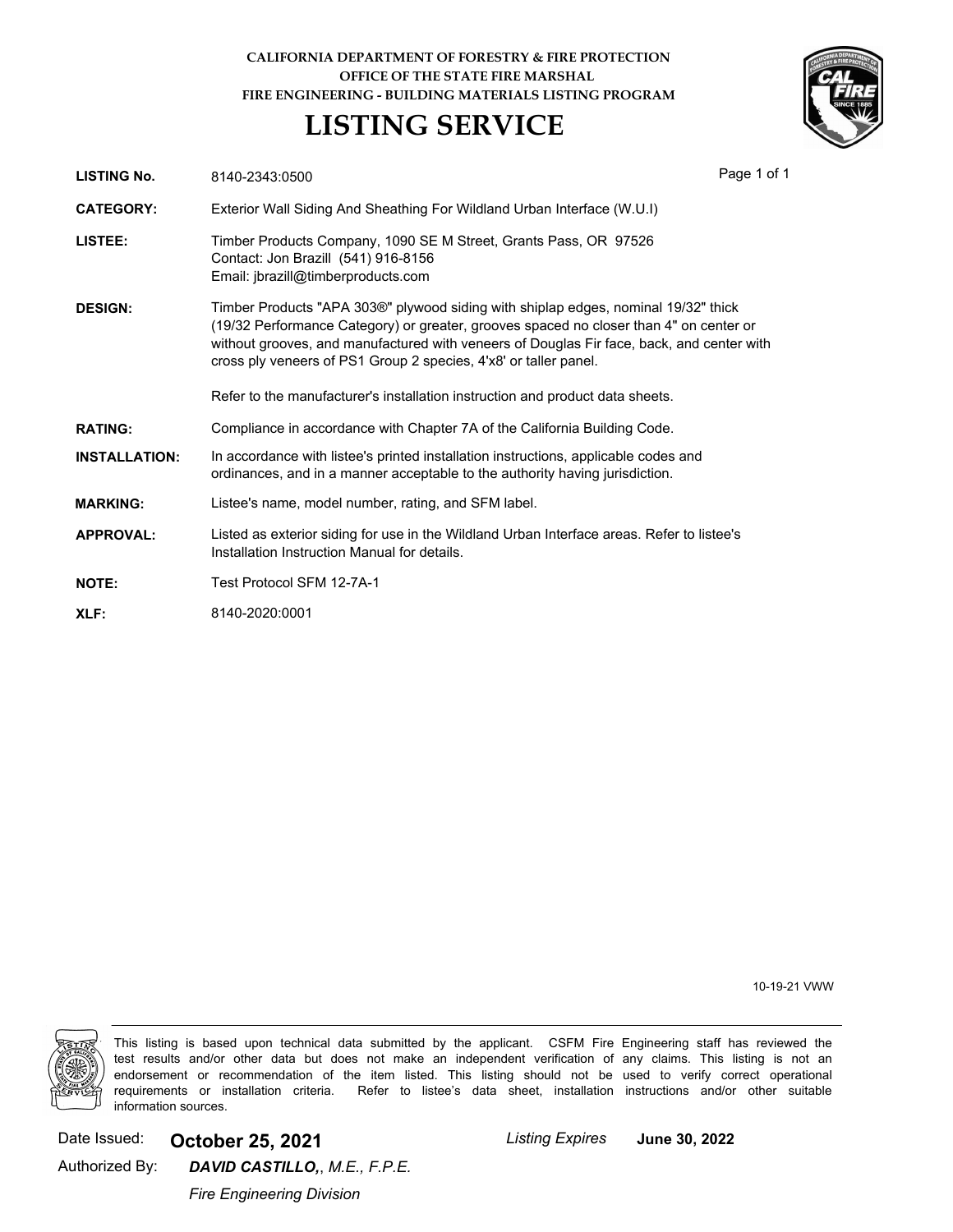## **CALIFORNIA DEPARTMENT OF FORESTRY & FIRE PROTECTION OFFICE OF THE STATE FIRE MARSHAL FIRE ENGINEERING - BUILDING MATERIALS LISTING PROGRAM**

## **LISTING SERVICE**



| <b>LISTING No.</b>   | 8140-2343:0501                                                                                                                                                                                                                                                                                                                                       | Page 1 of 1 |
|----------------------|------------------------------------------------------------------------------------------------------------------------------------------------------------------------------------------------------------------------------------------------------------------------------------------------------------------------------------------------------|-------------|
| <b>CATEGORY:</b>     | Exterior Wall Siding And Sheathing For Wildland Urban Interface (W.U.I)                                                                                                                                                                                                                                                                              |             |
| LISTEE:              | Timber Products Company, 1090 SE M Street, Grants Pass, OR 97526<br>Contact: Jon Brazill (541) 916-8156<br>Email: jbrazill@timberproducts.com                                                                                                                                                                                                        |             |
| <b>DESIGN:</b>       | Timber Products "APA 303®" plywood siding with reverse-board and batten, nominal<br>19/32" thick (19/32 Performance Category) or greater, grooves spaced no closer than 12"<br>on center or without grooves, manufactured with face, back, and center of Douglas Fir<br>veneers and cross ply veneers of PS1 Group 2 species, 4'x8' or taller panel. |             |
|                      | Refer to the manufacturer's installation instructions and product data sheets.                                                                                                                                                                                                                                                                       |             |
| <b>RATING:</b>       | Compliance in accordance with Chapter 7A of the California Building Code.                                                                                                                                                                                                                                                                            |             |
| <b>INSTALLATION:</b> | In accordance with listee's printed installation instructions, applicable codes and<br>ordinances, and in a manner acceptable to the authority having jurisdiction.                                                                                                                                                                                  |             |
| <b>MARKING:</b>      | Listee's name, model number, rating, and SFM label.                                                                                                                                                                                                                                                                                                  |             |
| <b>APPROVAL:</b>     | Listed as exterior siding for use in the Wildland Urban Interface areas. Refer to listee's<br>Installation Instruction Manual for details.                                                                                                                                                                                                           |             |
| <b>NOTE:</b>         | Test Protocol SFM 12-7A-1                                                                                                                                                                                                                                                                                                                            |             |
| XLF:                 | 8140-2020:0002                                                                                                                                                                                                                                                                                                                                       |             |

10-19-21 VWW



This listing is based upon technical data submitted by the applicant. CSFM Fire Engineering staff has reviewed the test results and/or other data but does not make an independent verification of any claims. This listing is not an endorsement or recommendation of the item listed. This listing should not be used to verify correct operational requirements or installation criteria. Refer to listee's data sheet, installation instructions and/or other suitable information sources.

Date Issued: **October 25, 2021** *Listing Expires*

**June 30, 2022**

Authorized By:

*Fire Engineering Division*

*DAVID CASTILLO,*, *M.E., F.P.E.*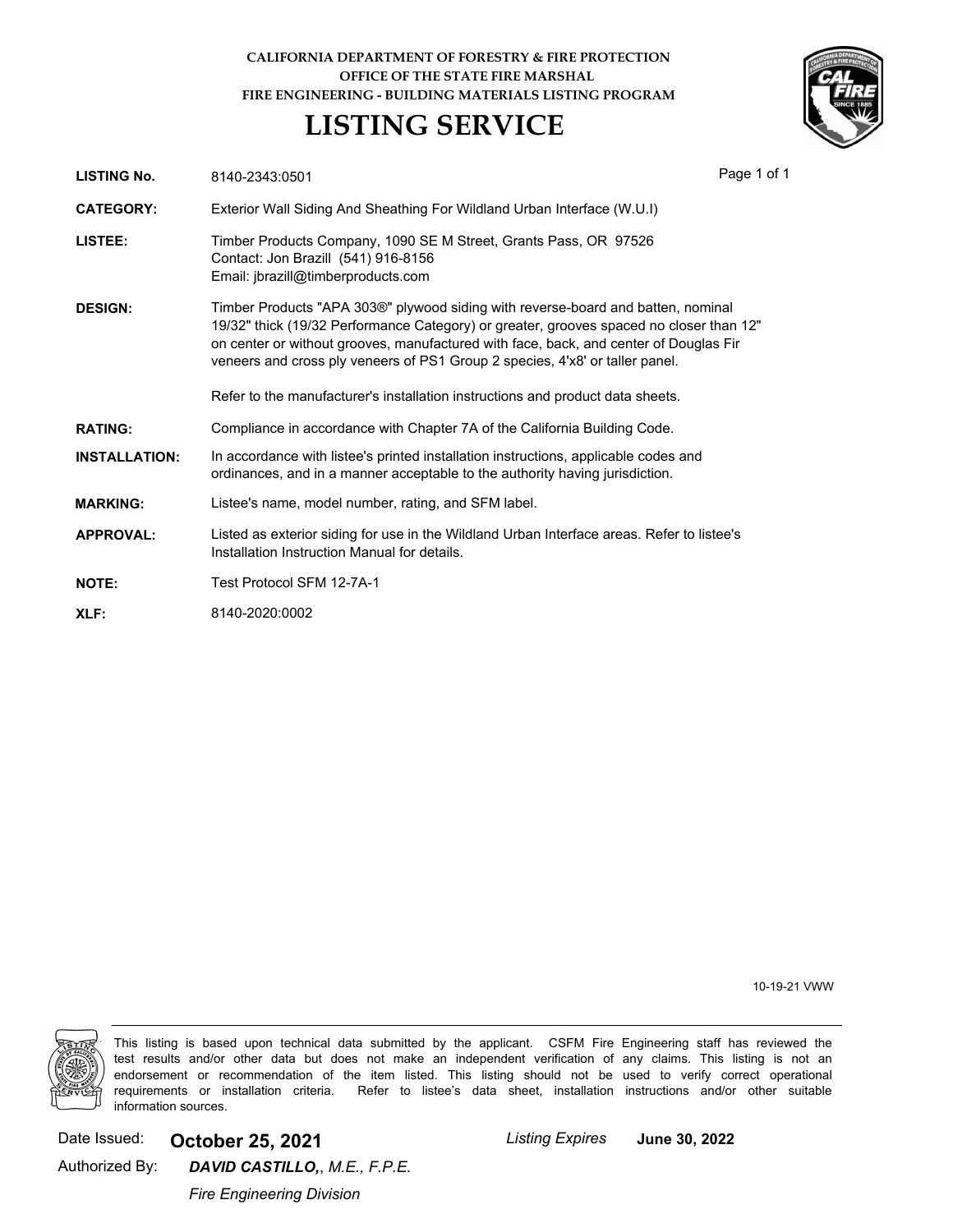